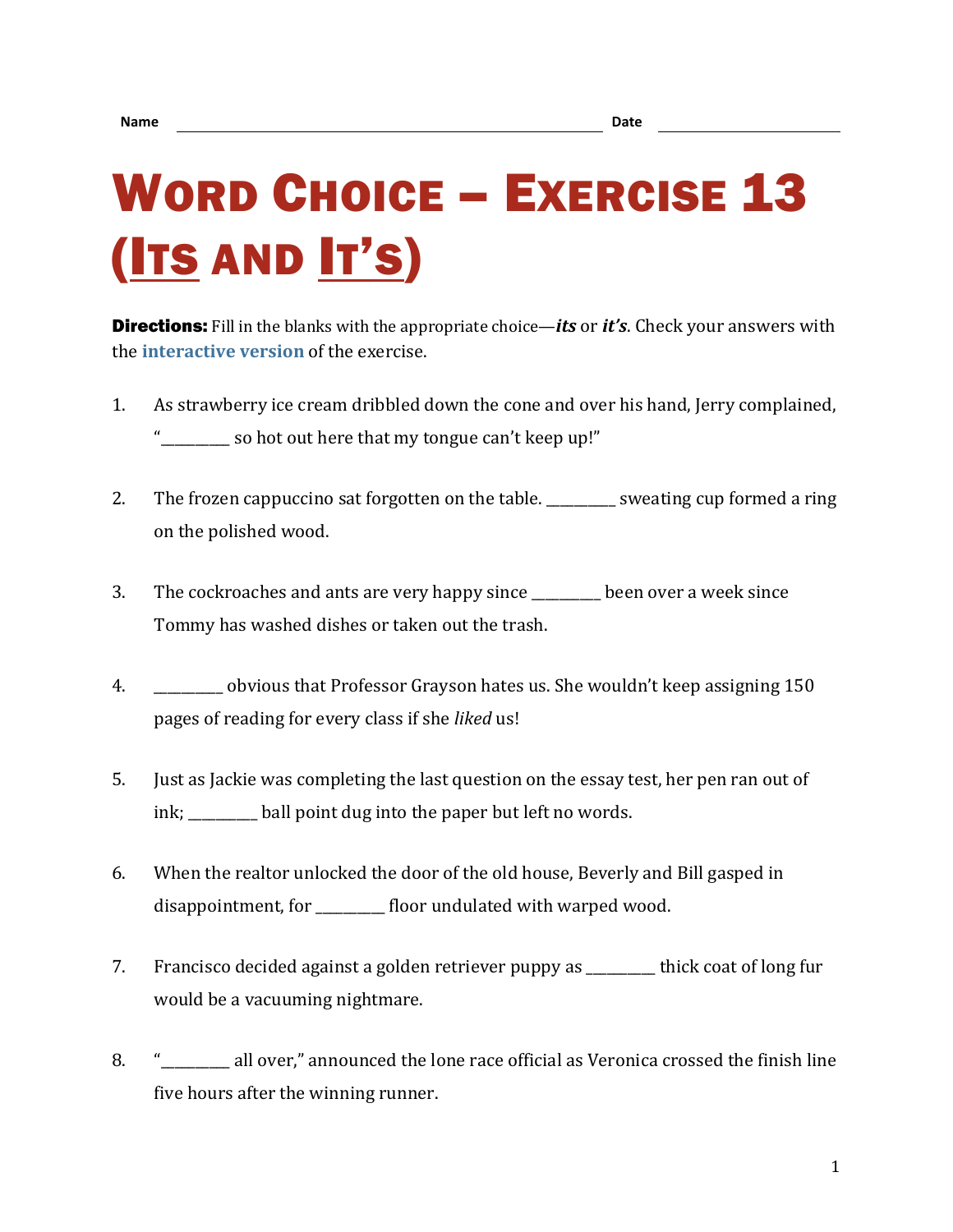- 9. We assume that our neighbor's orange tomcat is off on a feline adventure. been a week since we've found paw prints on the hoods of our cars.
- 10. Malinda spooned yogurt into her mouth, savoring \_\_\_\_\_\_\_\_\_\_ cool, creamy blueberry flavor.
- 11. "Be careful when you close that notebook," warned Michael. "\_\_\_\_\_\_\_\_\_\_ rings will snap right through your finger!"
- 12. " Time you found a summer job," Mom declared as she pushed Sonny's feet from the coffee table and turned off the television.
- 13. https://www.mot.too late for Ricardo to pass his chemistry class. He just needs to give his attention to Dr. Wilson instead of flirting with Josephine, his pretty lab partner.
- 14. "\_\_\_\_\_\_\_\_\_\_ been seven years since I've seen you!" squealed Sophia when she spied Jerome thumping cantaloupes in the produce section.
- 15. Clive held the comic book under a magnifying glass, studying spine and corners. He looked for flaws that would help him negotiate a better price.
- 16. Kay hates to find grapes in her salad as \_\_\_\_\_\_\_\_\_\_ too difficult to stab them with a plastic fork.
- 17. Opening the door with \_\_\_\_\_\_\_\_\_\_ nose, the puppy entered the bathroom to steal another roll of toilet paper.
- 18. "\_\_\_\_\_\_\_\_\_\_ either buttered squid tentacles or braised frog legs for dinner," Mom announced.
- 19. The octopus tested the cooler lid with a tentacle, planning \_\_\_\_\_\_\_\_\_\_ escape off the pier.